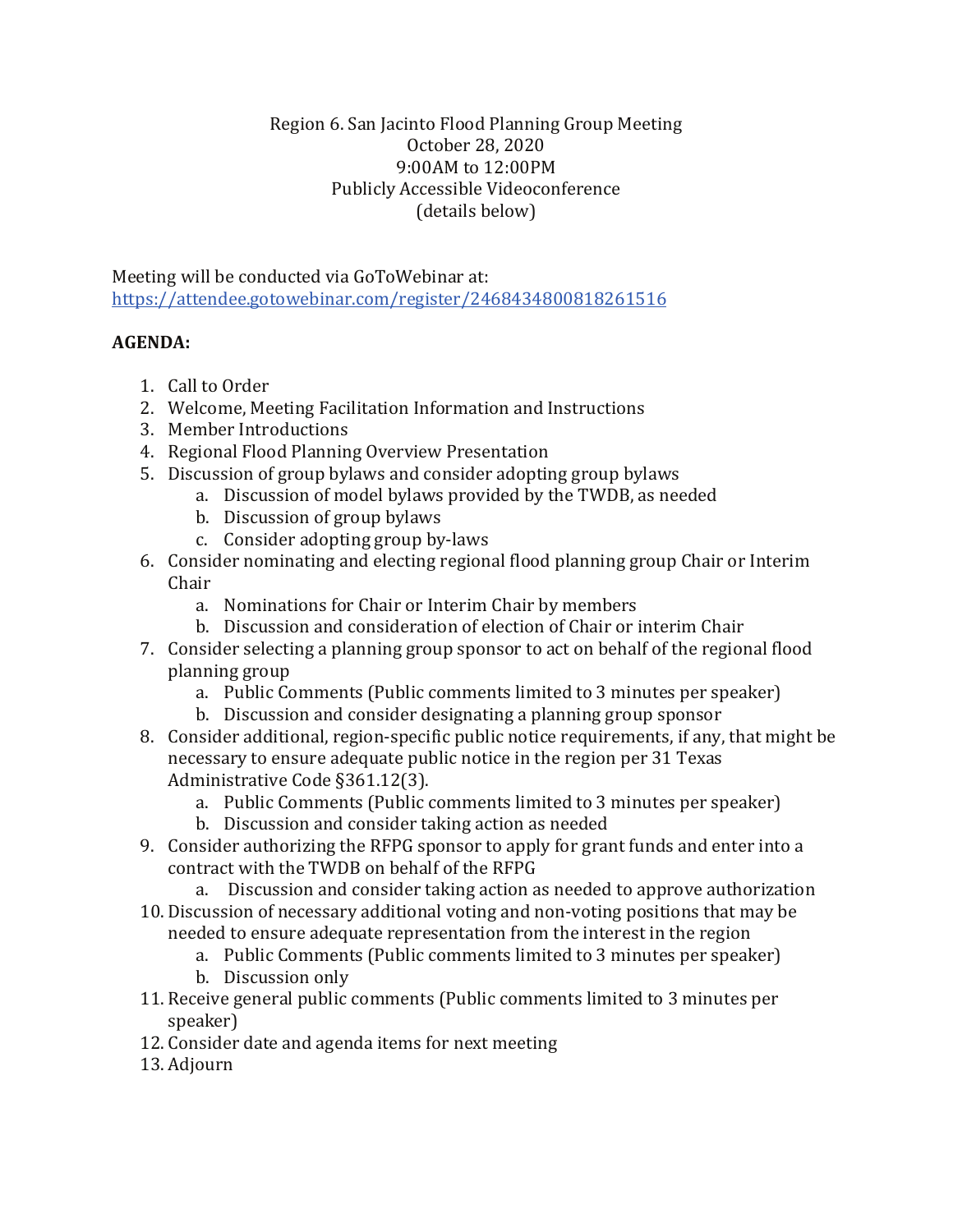If you wish to provide oral comments at the public meeting, please fill out and submit the online *[Public Comment Registration Form](https://forms.office.com/Pages/ResponsePage.aspx?id=jE7QevWSIEuB1hD9iDJYmTfCXr6Cfg5GvL09Rv8oreZUMUlCTlo0TFBOQVU1S1NDU0s1V1BNV09HUS4u)* no later than 8:00am on October 28, 2020 at [https://forms.office.com/Pages/ResponsePage.aspx?id=jE7QevWSIEuB1hD9iDJYmTfCXr6](https://forms.office.com/Pages/ResponsePage.aspx?id=jE7QevWSIEuB1hD9iDJYmTfCXr6Cfg5GvL09Rv8oreZUMUlCTlo0TFBOQVU1S1NDU0s1V1BNV09HUS4u) [Cfg5GvL09Rv8oreZUMUlCTlo0TFBOQVU1S1NDU0s1V1BNV09HUS4u](https://forms.office.com/Pages/ResponsePage.aspx?id=jE7QevWSIEuB1hD9iDJYmTfCXr6Cfg5GvL09Rv8oreZUMUlCTlo0TFBOQVU1S1NDU0s1V1BNV09HUS4u)

If you wish to provide written comments prior to or after the meeting, please email your comments to [floodplanning@twdb.texas.gov](mailto:floodplanning@twdb.texas.gov) and include "Region 6. San Jacinto Flood Planning Group Meeting" in the subject line of the email.

If you choose to participate via the webinar link below, you WILL have the opportunity to provide comments during the designated portion of the meeting. **<https://attendee.gotowebinar.com/register/2468434800818261516>** After registering, you will receive a confirmation email containing information about joining the webinar.

If you choose to participate via the GoToWebinar App, you WILL have the opportunity to provide comments during the designated portion of the meeting. Please use Webinar ID: **990-929-043**.

If you choose to participate in the meeting using the conference call number below, you will NOT have the opportunity to provide comments during the designated portion of the meeting. The conference call phone number is provided for LISTENING PURPOSES ONLY. Telephone conference call phone number: **+1 (562) 247-8321** and the audio access code is **388-561-723**.

Persons with disabilities who plan to attend this meeting and who may need auxiliary aids or services such as interpreters for persons who are deaf or hearing impaired, readers, large print or Braille, are requested to contact Merry Klonower at (512) 463-8165 two (2) work days prior to the meeting so that appropriate arrangements can be made.

## NOTICE: ENTRY TO THIS MEETING WITH A HANDGUN IS FORBIDDEN

This meeting is a public meeting under Chapter 551 of the Texas Government Code. Pursuant to Section 30.06, Penal Code (trespass by license holder with a concealed handgun), a person licensed under Subchapter H, Chapter 411, Government Code (handgun licensing law) may not enter this property with a concealed handgun. Pursuant to Section 30.07, Penal Code (trespass by license holder with an openly carried handgun), a person licensed under Subchapter H, Chapter 411, Government Code (handgun licensing law) may not enter this property with a handgun that is carried openly. For purposes of this notice, " property " means the room or rooms where the open meeting of the Texas Water